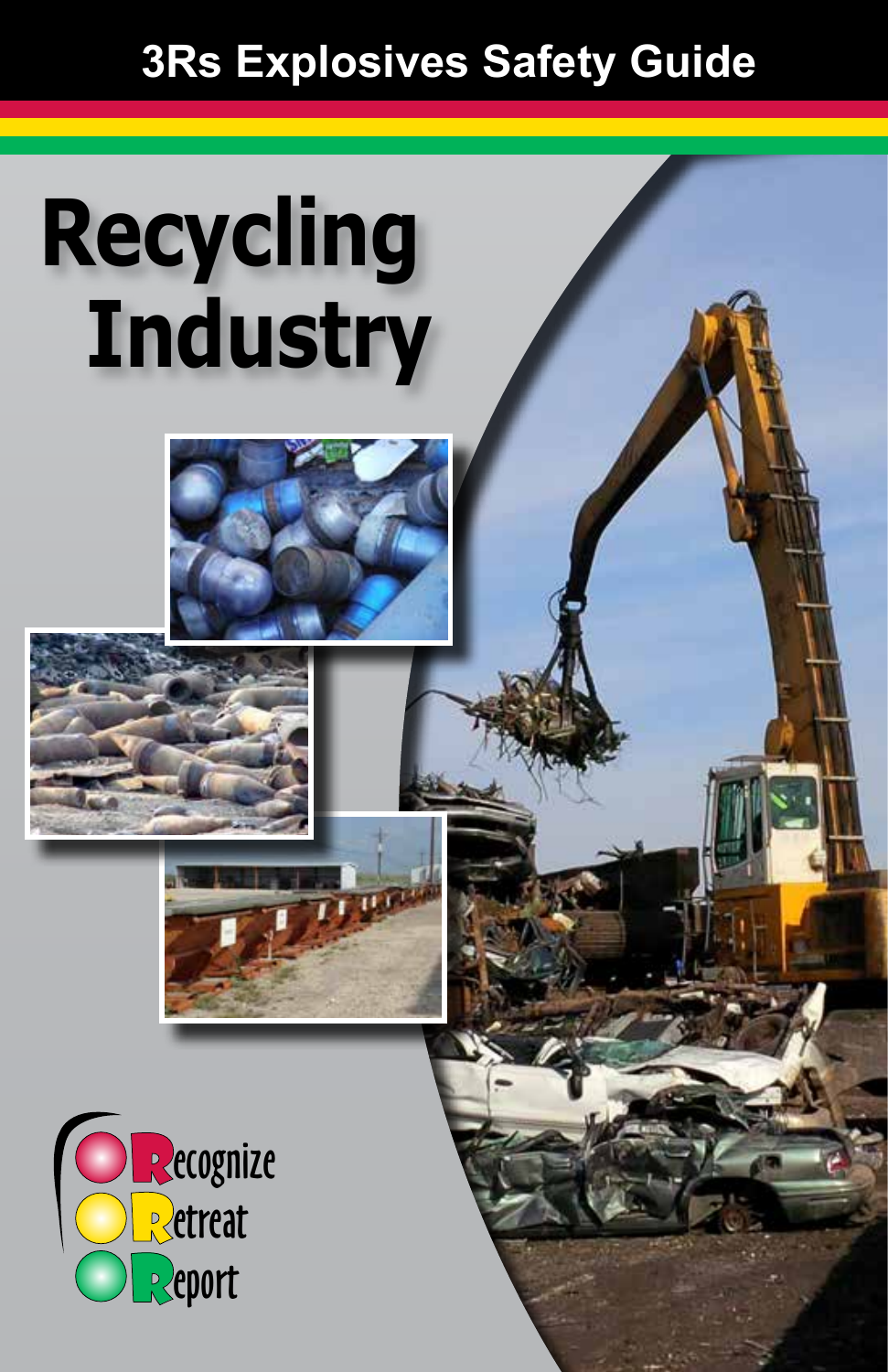**A rigorous inspection process, proper documentation and a formal offer for sale are key to ensuring munitions debris, range-related debris and other materials (collectively referred to here as munitions-related materials) do not pose an explosive hazard to Department of Defense (DoD) personnel or the public. DoD goes to great lengths to ensure that material that potentially poses an explosive hazard (MPPEH) is not released to the public. Purchasing recyclable munitions-related materials directly from DoD provides buyers confidence the material is safe to process.**

Munitions-related materials, whether from a DoD industrial facility or an operational training or test range, go through a formal process that normally includes at least two independent inspections. DoD developed this process to ensure only material documented as safe or MDAS is released



*DoD collection, inspection and segregation area for munitions materials*

to the public, which includes the recycling industry. Materials determined by this process or that is known to pose a potential explosive hazard are classified as material documented as an explosive hazard or MDEH. Such material can only be released to vendors who have verified qualifications to manage and process MDEH safely.

Materials for which the explosives safety status is documented as safe (i.e., MDAS) may be sold to the scrap recycling industry through DoD's Defense Logistics Agency (DLA). Compliance with DoD policy for the management and disposition of material potentially presenting an explosive hazard (MPPEH)(see DoD Instruction 4140.62, "Material Potentially Presenting an Explosive Hazard") ensures the material purchased can be safely processed at scrap recycling facilities. After compliance with this policy, released material should no longer resemble intact munitions.

Although DoD works hard to ensure the public is safe from the explosive hazards potentially associated with munitionsrelated materials, peddlers (scrappers) sometimes trespass on DoD operational ranges to collect metal. Peddlers sell this metal, which may contain live munitions, to recyclers. Too frequently, metal sold by peddlers has been found, after an explosive incident, to contain unexploded ordnance or

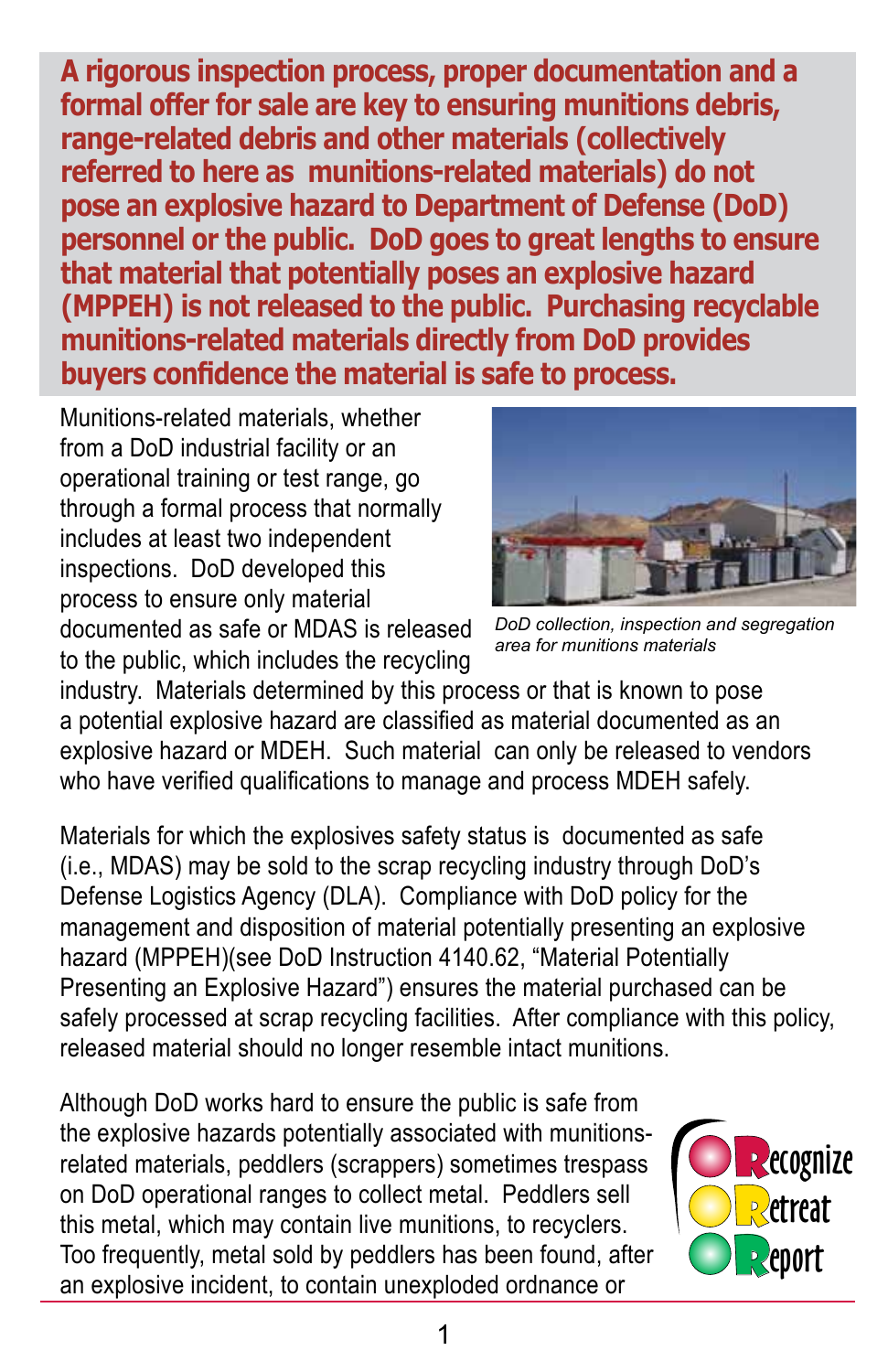UXO, also commonly referred to as "duds." The scrap recycling industry can protect its workers and assets by only purchasing munitions-related materials from authorized DoD sources and ensuring such material has been documented as safe. Material that has been documented as safe (i.e., MDAS) will not have un-vented cavities and should be accompanied by paperwork documenting the materials' explosives safety status.

UXO and other munitions can injure or kill employees or members of the public, or damage equipment. Incidents involving military munitions will require the support of emergency responders, including military experts, and most likely will result in an investigation by law enforcement, the regulatory community or a combination of both. Such scrutiny can cause a loss of business and may result in penalties or fines.



*Two peddlers were seriously injured while collecting metal from a range. Law enforcement closed several recycling yards during the investigation while military explosive ordnance disposal personnel cleared the yards of live munitions.*

Nearly every recycler has heard stories about tragedies and narrow escapes involving live munitions. A few recyclers have had personal experiences. The below describes recent incidents, involving metals purchased from peddlers.

In 2008, peddlers sold munitions they stole from a DoD firing range to a North Carolina recycler. Some of these munitions detonated injuring two workers, damaging a building, and requiring evacuation of surrounding neighborhoods. In 2013, two people were seriously injured while illegally collecting metal on a DoD range in Texas. Recognizing the threat, the Federal Bureau of Investigation inspected 90 local recyclling facilities; discovering live munitions at four of these facilities. As a result, military explosive ordnance disposal personnel (referred to as EOD personnel) responded to address disposal of the munitions. Fortunately, no further injuries occurred, but the investigation disrupted business.

Can the recycling industry do anything to prevent incidents involving munitions-related material and minimize business disruptions? Like other commodities, the recycling industry needs to know the source of material purchased and how it was processed. Workers inspecting and purchasing inbound materials intuitively have a sense for identifying individuals potentially selling stolen materials. That intuition and the ability recognize military munitions and potential explosive hazards associated with other munitions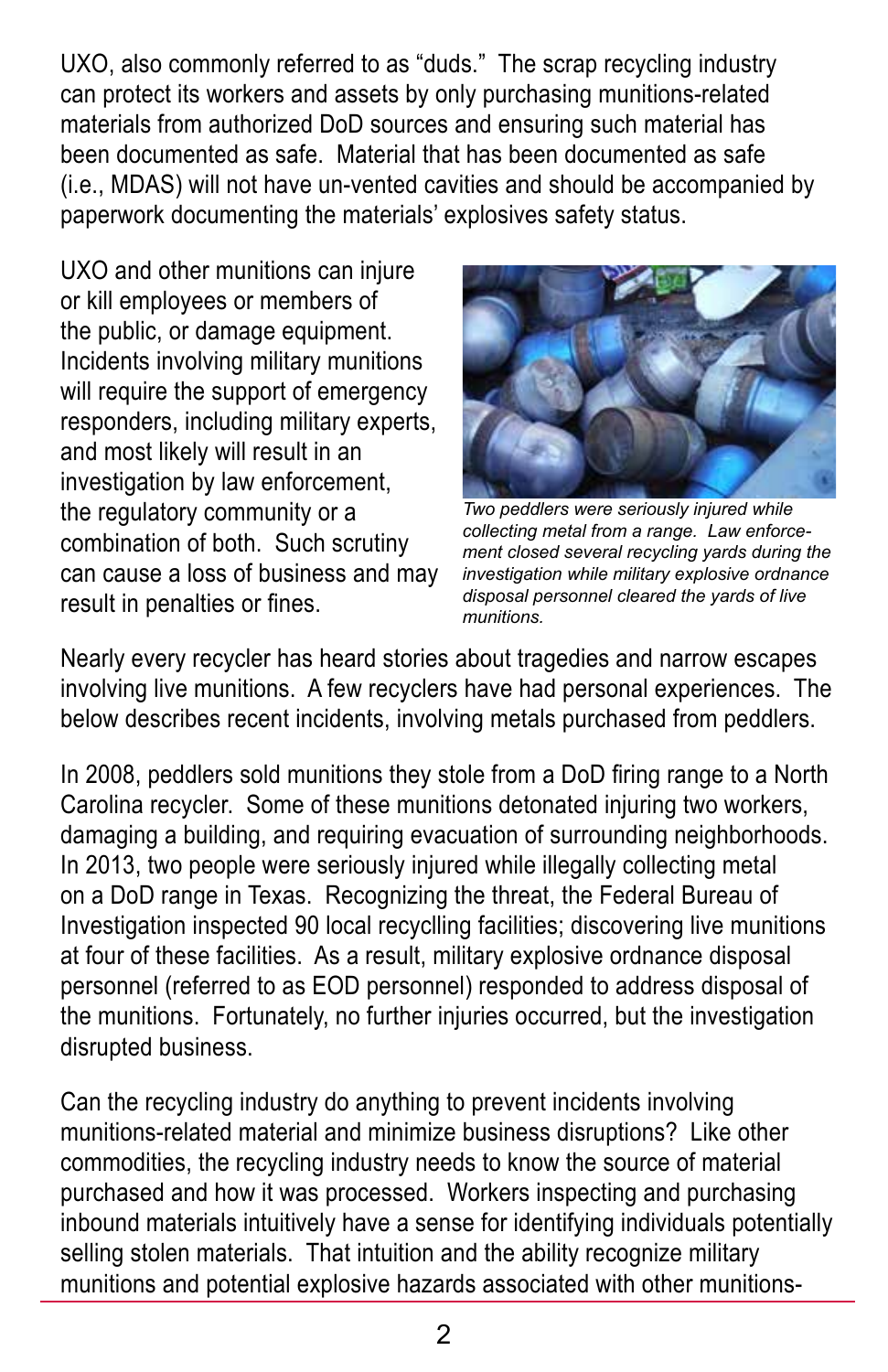related material gives the recycling industry a powerful tool for protecting their workers, the public and their business.

Unfortunately, it may be difficult to know whether metal purchased from another yard includes munitions-related material, including live munitions, that was purchased from peddlers and has been mixed with metals properly processed by the DoD. Protect your business and workers by knowing the source of the metals purchased, inspecting it prior to purchase and during processing. If you know or suspect material may contain live munitions or an explosive hazard, or suspect you may have encountered a live munition, follow the 3Rs of Explosives Safety (Recognize, Retreat, Report). Never guess, know. Do not handle potentially explosive materials until EOD or other qualified personnel (e.g., police bomb squad) determines the material is safe.



Once workers recognize that munitions are dangerous, the risks they pose is real, and DoD only sells munitionsrelated material through a formal real, and DoD only sells munitions-<br>related material through a formal<br>process, they can more easily identify and prevent live munitions from entering a yard. itions<br>e is

Recognizing when you may have encountered a munition and the potential danger posed is the most important step in reducing the risk of injury or death. Because munitions pose a potential explosive hazard, munitions-related materials offered for recycling by sources other than DoD or a DoD contractor should be treated with extreme caution. Buyers need to know the origin of material and exactly how it was processed. Ideally, a buyer should never purchase, touch, move or disturb (handle) munitions from other sources , particularly peddlers. Be very cautious when purchasing munitions from the secondary market.



*Inspection of range residue during turn in to DoD salvage yard*



*Training grenades have a small explosive charge that upon functioning causes a "flowered" opening on the bottom. Training grenades are similar in appearance to grenades with either a solid aluminum slug or a high explosive-fill.*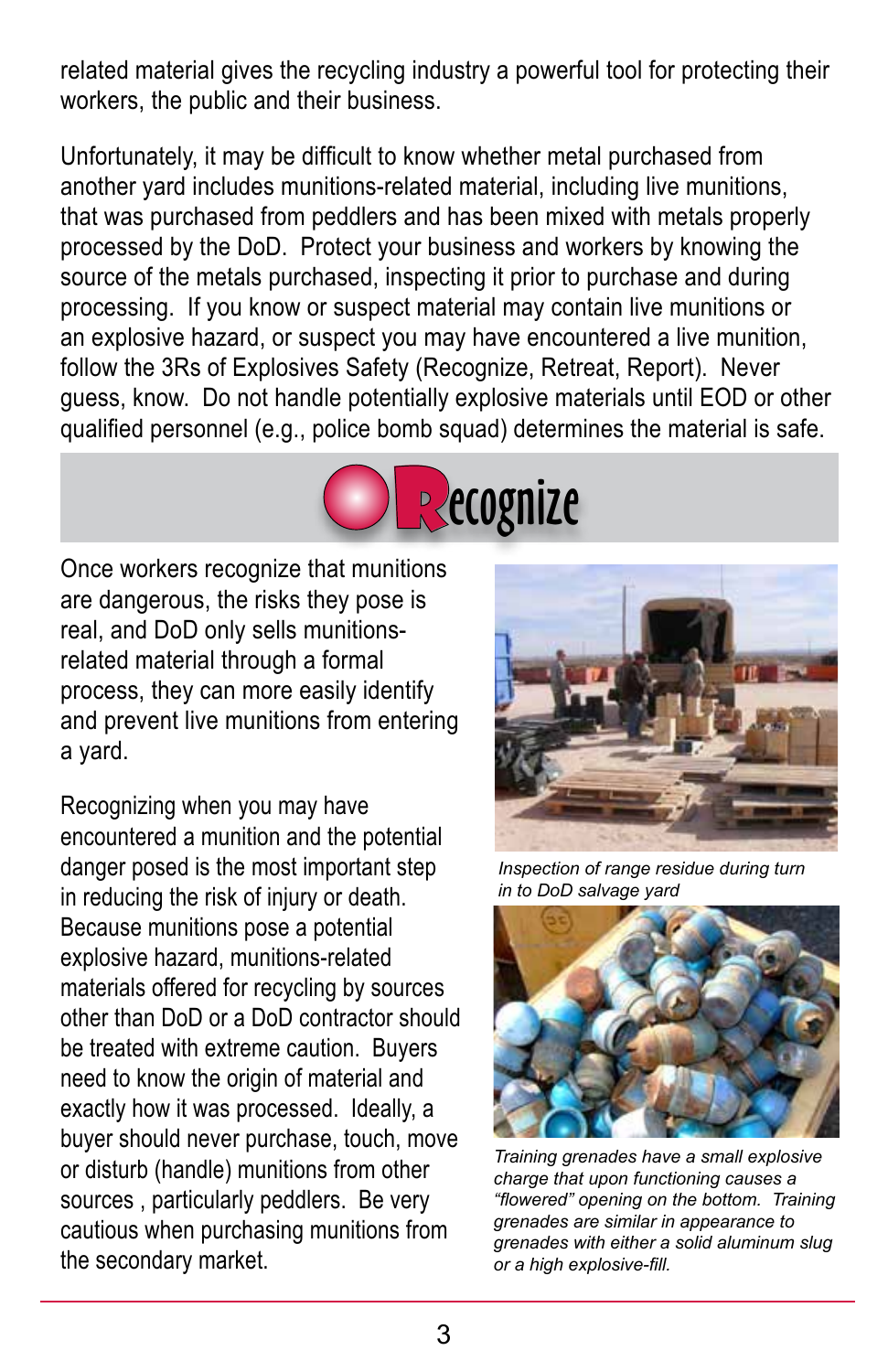Remember, DoD follows specific policies and procedures to help ensure only material documented as safe or MDAS is released to the public. Whether complete or in pieces, munitions or suspect munitions should be considered extremely dangerous unless the manner in which it was managed and processed is known to have eliminated potential explosives hazards. If unsure



*Bombs properly processed to allow inspection prior to release for recycling.*

about the safety of munitions or other material, do the right thing ... ask for help!

How can you recognize potentially dangerous material? First, be cautious and carefully inspect inbound materials. Second, know that DoD sales typically involve a bidding process, and auction lots tend to be large. If you purchase directly from DoD, documentation as to its explosives safety status should be provided. If not, ask for it. If necessary, contact the DoD entity that sold the material to determine whether it was properly managed and processed, and to request documentation of its explosives safety status.

Munitions come in many shapes and sizes; some can be hard to recognize. Because several munitions contain high-value metals, peddlers risk entering operational ranges to collect them for later sale. Train buyers to recognize munitions and their components but know that certain munitions are more commonly collected by peddlers than others. If a load of scrap arrives that you know or suspect may contain live munitions that causes concern about the potential explosive hazards posed, immediately stop operations in the area. **Recognize - that munitions are dangerous, Retreat - Do not approach, touch, move or disturb it, keep others away, Report - notify the foreman or in the foreman's absence, call 911 for support.**

Warning signs that munitions-related material, like munitions bodies, have not been properly managed and processed include:

- There are only a few munitions.
- Munitions larger than .50 caliber are intact, with internal cavities that are not open (vented) for inspection. Properly processed munitions will be shredded, cut in pieces or have holes drilled through them so each cavity can be inspected.
- Source of the material is unknown.



*Preparing to inspect munitions-related materials to determine explosive safety status.*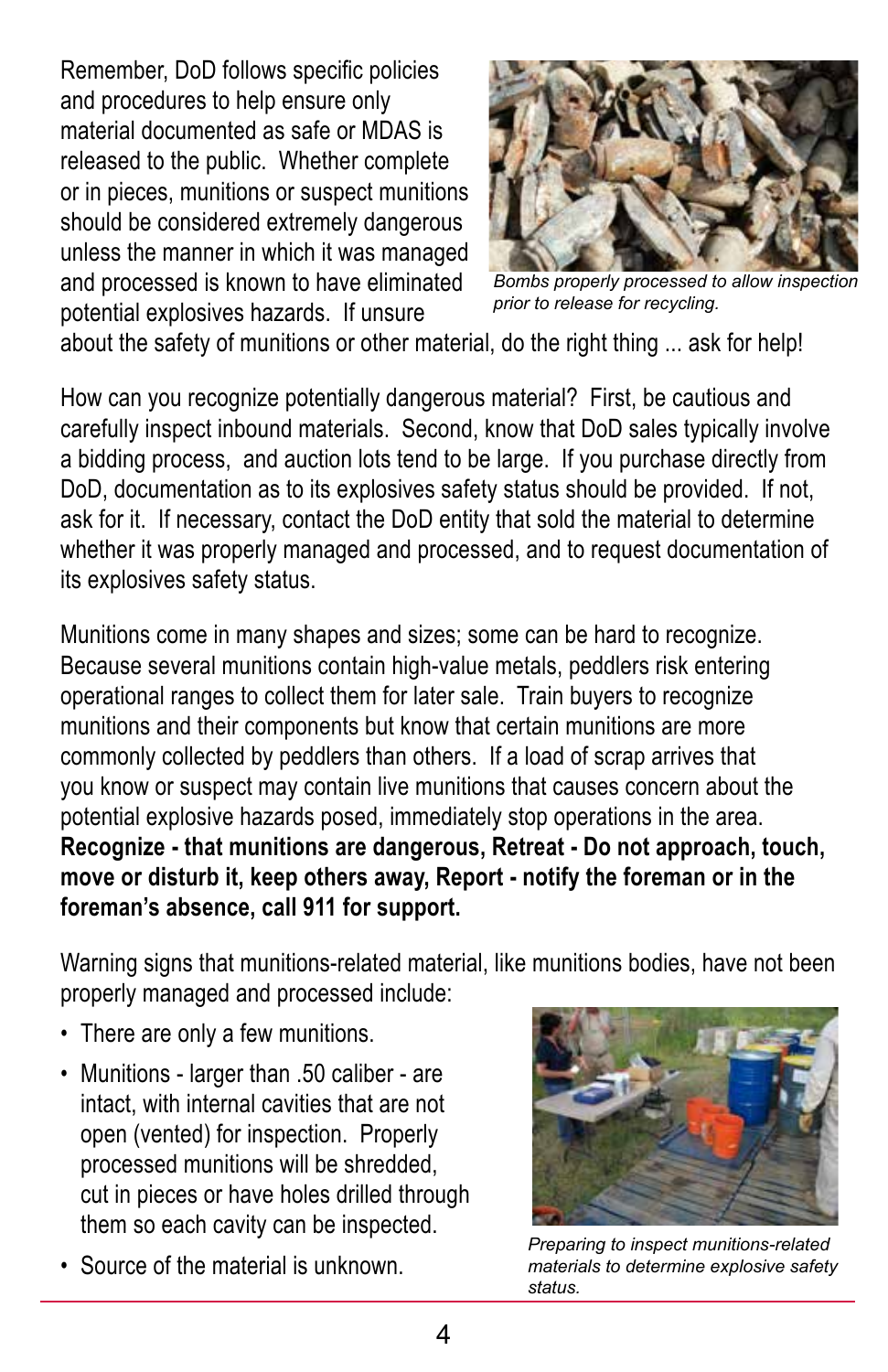

If you encounter or suspect you may have encountered a munition, do not If you encounter or suspect you may have encountered a munition, do not<br>approach, touch, move or disturb it. Instead, carefully retreat from the area.

- Immediately stop all activities in the area, warning others of the potential danger.
- Move away from the area and keep others away from it!

Unfortunately, munitions are often popular, but potentially deadly souvenirs. Taking a Unfortunately, munitions are often popular, but potentially deadly souvenirs. Taking a<br>munition for a keepsake presents an immediate and real danger to you. Bringing one home endangers your family, your friends and your community. Don't be tempted to R keep it as a souvenir! and your o



When you encounter or suspect you have encountered a munition, protect yourself, your co-workers and the public by immediately reporting munitions or suspect munitions to your foreman, your site supervisor, or by calling 911.

Provide as much information as possible about what you saw and where you saw it. This will help the police and EOD personnel find, evaluate and address the situation.

If you believe or suspect you may have encountered a munition, report the following:

- The area where you encountered it.
- The source of the material, if known.
- Number or volume of items of concern.
- A general description of the material (e.g., munition) including:
	- <sup>o</sup> Its size,
	- <sup>o</sup> Its shape,



*Mixed metals containing material potentially presenting an explosive hazard.*

• Readily visible markings, but -- do not approach or handle the munition to see the markings.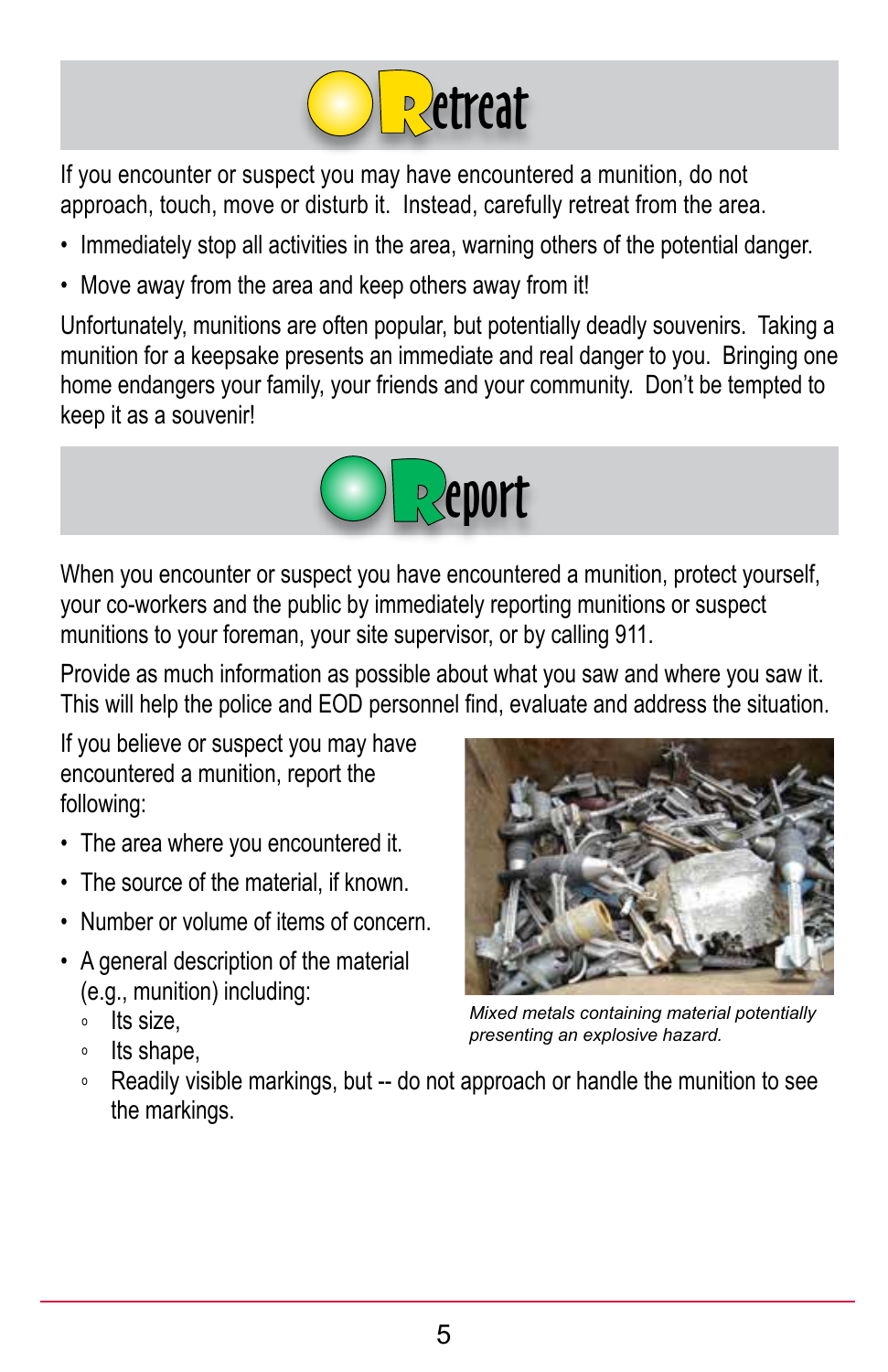## **MUNITIONS COMMON SIZE AND SHAPE PROFILES**